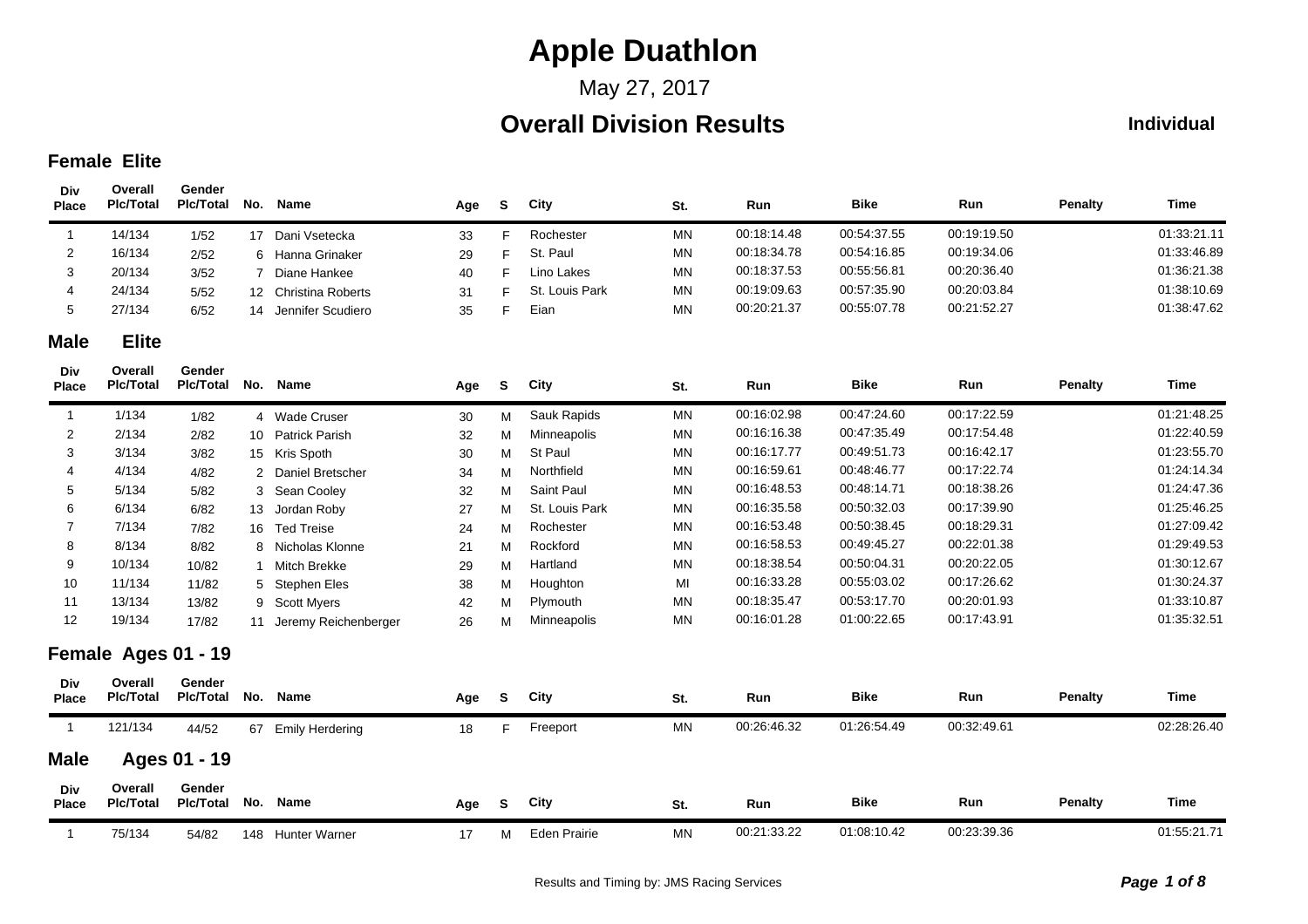## May 27, 2017

## **Overall Division Results**

#### **Individual**

### **Female Ages 20 - 24**

| Div<br>Place        | Overall<br><b>Plc/Total</b> | Gender<br><b>Plc/Total</b> | No. | Name                   | Age | S        | City          | St.       | Run         | <b>Bike</b> | Run         | <b>Penalty</b> | <b>Time</b> |
|---------------------|-----------------------------|----------------------------|-----|------------------------|-----|----------|---------------|-----------|-------------|-------------|-------------|----------------|-------------|
| $\mathbf{1}$        | 44/134                      | 10/52                      | 46  | Elena Danielson        | 22  | F        | St. Joseph    | <b>MN</b> | 00:18:36.56 | 01:05:43.03 | 00:19:18.32 |                | 01:44:47.92 |
| 2                   | 108/134                     | 36/52                      | 122 | <b>Emily Quandt</b>    | 20  | F        | Annandale     | <b>MN</b> | 00:24:36.32 | 01:16:33.96 | 00:29:53.49 |                | 02:12:29.45 |
| 3                   | 133/134                     | 51/52                      | 51  | Natacha Dominguez      | 24  | F        | St Cloud      | MN        | 00:36:57.86 | 01:43:29.21 | 00:47:10.99 |                | 03:09:34.81 |
| 4                   | 134/134                     | 52/52                      | 25  | Maria Arribas          | 23  | F        | St Cloud      | MN        | 00:35:16.48 | 01:43:00.69 | 00:49:32.92 |                | 03:09:35.39 |
| <b>Male</b>         |                             | Ages 20 - 24               |     |                        |     |          |               |           |             |             |             |                |             |
| Div<br>Place        | Overall<br><b>Plc/Total</b> | Gender<br><b>Pic/Total</b> | No. | <b>Name</b>            | Age | S        | City          | St.       | Run         | <b>Bike</b> | Run         | <b>Penalty</b> | <b>Time</b> |
| $\mathbf{1}$        | 31/134                      | 24/82                      | 131 | Ivan Schleppenbach     | 23  | м        | Saint Joseph  | <b>MN</b> | 00:20:26.40 | 00:58:00.10 | 00:19:53.40 |                | 01:39:42.75 |
| 2                   | 98/134                      | 69/82                      | 114 | <b>Bryce Olson</b>     | 21  | м        | Sartell       | <b>MN</b> | 00:24:45.74 | 01:15:10.47 | 00:27:26.82 |                | 02:08:33.95 |
|                     | Female Ages 25 - 29         |                            |     |                        |     |          |               |           |             |             |             |                |             |
| Div<br><b>Place</b> | Overall<br><b>Plc/Total</b> | Gender<br><b>Plc/Total</b> | No. | Name                   | Age | <b>S</b> | City          | St.       | Run         | <b>Bike</b> | Run         | <b>Penalty</b> | <b>Time</b> |
| $\mathbf{1}$        | 29/134                      | 7/52                       |     | 56 Lauryn Falcone      | 27  | F        | Morgantown    | <b>WV</b> | 00:18:23.18 | 00:59:59.82 | 00:19:29.25 |                | 01:39:19.16 |
| $\overline{c}$      | 41/134                      | 9/52                       | 55  | Justine Falcone        | 27  | F        | Morgantown    | WV        | 00:18:45.91 | 01:04:09.63 | 00:19:45.39 |                | 01:44:17.92 |
| 3                   | 71/134                      | 20/52                      | 38  | Jenna Christensen      | 26  |          | Janesville    | <b>MN</b> | 00:23:11.81 | 01:03:24.91 | 00:26:01.43 |                | 01:54:12.17 |
| 4                   | 72/134                      | 21/52                      | 126 | Emily Rothstein        | 28  |          | Saint Cloud   | <b>MN</b> | 00:22:28.81 | 01:06:53.70 | 00:22:59.33 |                | 01:54:16.19 |
| 5                   | 91/134                      | 27/52                      | 132 | Dayna Schleppenbach    | 26  |          | Shoreview     | <b>MN</b> | 00:23:28.56 | 01:12:40.46 | 00:26:42.95 |                | 02:04:30.71 |
| 6                   | 116/134                     | 39/52                      | 43  | Amy Cross              | 25  |          | Saint Cloud   | MN        | 00:26:35.51 | 01:24:22.67 | 00:28:05.52 |                | 02:23:37.24 |
| 7                   | 118/134                     | 41/52                      | 111 | Katherine Novak-Weiss  | 27  | F        | St. Cloud     | <b>MN</b> | 00:31:05.32 | 01:14:14.52 | 00:37:00.85 |                | 02:25:27.45 |
| 8                   | 125/134                     | 46/52                      | 90  | <b>Brianna Koltes</b>  | 29  | F        | Saint Cloud   | <b>MN</b> | 00:29:32.17 | 01:29:52.49 | 00:34:58.93 |                | 02:36:28.76 |
| <b>Male</b>         |                             | Ages 25 - 29               |     |                        |     |          |               |           |             |             |             |                |             |
| Div<br>Place        | Overall<br><b>Plc/Total</b> | Gender<br><b>Plc/Total</b> | No. | Name                   | Age | <b>S</b> | City          | St.       | Run         | <b>Bike</b> | Run         | <b>Penalty</b> | Time        |
| $\mathbf{1}$        | 34/134                      | 27/82                      | 93  | Kyle Krause            | 27  | м        | North Mankato | MN        | 00:20:55.80 | 00:55:22.50 | 00:21:14.99 |                | 01:40:10.55 |
| $\overline{c}$      | 76/134                      | 55/82                      | 57  | <b>Erik Fagerstrom</b> | 28  | M        | Bloomington   | <b>MN</b> | 00:22:37.46 | 01:02:57.97 | 00:28:02.28 |                | 01:55:22.12 |
| 3                   | 82/134                      | 59/82                      |     | 119 Alex Peine         | 29  | М        | Rice          | <b>MN</b> | 00:22:15.32 | 01:07:43.56 | 00:26:18.24 |                | 01:58:40.62 |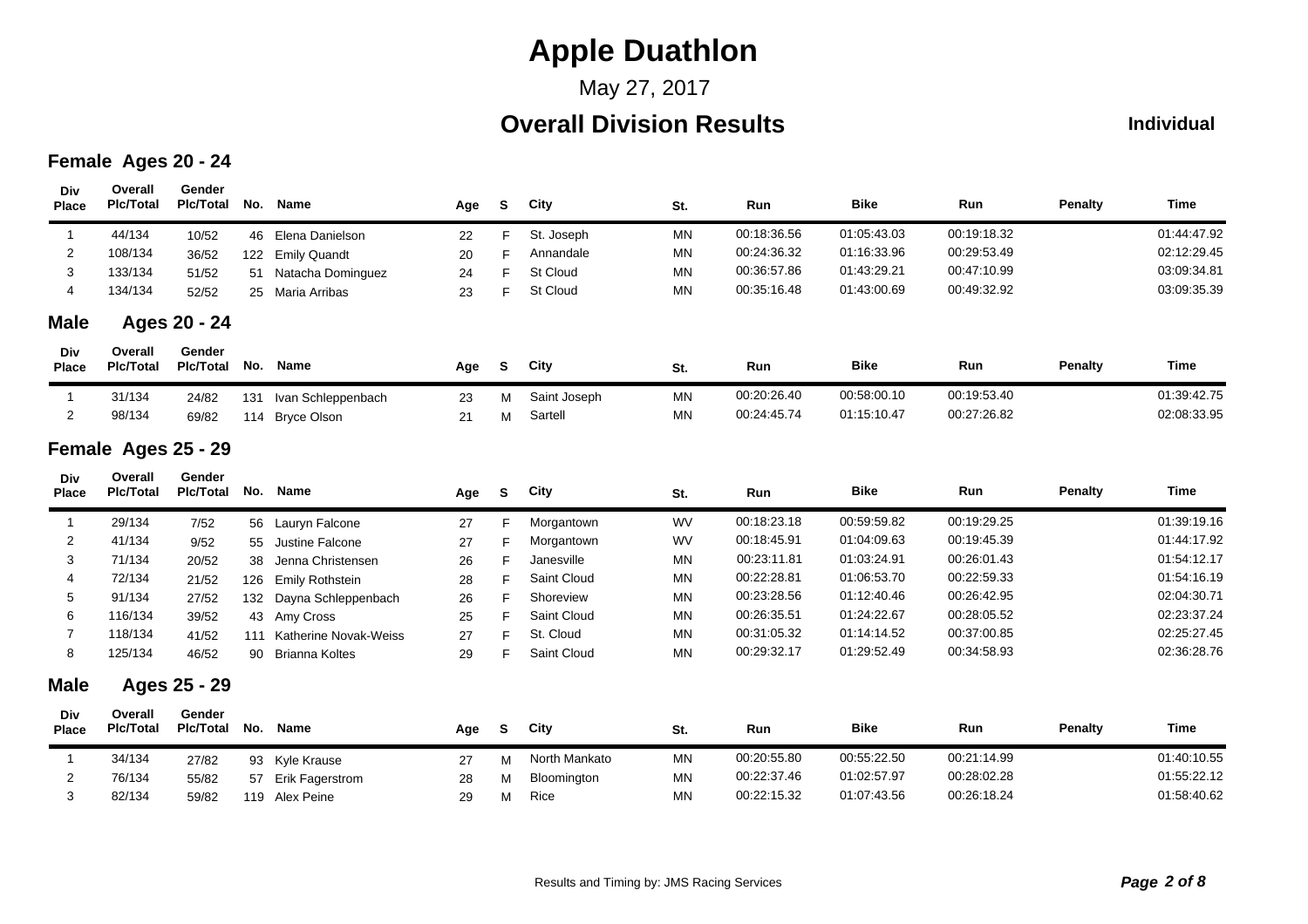### May 27, 2017

## **Overall Division Results**

### **Individual**

#### **Female Ages 30 - 34**

2

3

4

68/134 19/52

32/52

45/52

103/134

124/134

158 Julie Feldman 36 F

37 Ambur Chaika 36 F

| Div<br><b>Place</b> | Overall<br><b>PIc/Total</b> | Gender<br><b>Pic/Total</b> | No. | Name                  | Age | S. | City             | St.       | Run         | <b>Bike</b> | Run         | <b>Penalty</b> | Time        |
|---------------------|-----------------------------|----------------------------|-----|-----------------------|-----|----|------------------|-----------|-------------|-------------|-------------|----------------|-------------|
|                     | 77/134                      | 22/52                      | 87  | Nicole Kilgo          | 33  | Е  | Minneapolis      | <b>MN</b> | 00:22:06.46 | 01:09:45.63 | 00:23:21.78 |                | 01:56:30.38 |
| $\overline{2}$      | 128/134                     | 48/52                      | 89  | Alyssa Knese          | 31  | F  | Sauk Rapids      | <b>MN</b> | 00:30:54.82 | 01:32:14.67 | 00:34:18.07 |                | 02:40:52.90 |
| <b>Male</b>         |                             | Ages 30 - 34               |     |                       |     |    |                  |           |             |             |             |                |             |
| Div<br><b>Place</b> | Overall<br><b>PIc/Total</b> | Gender<br><b>PIc/Total</b> | No. | Name                  | Age | S  | City             | St.       | Run         | <b>Bike</b> | Run         | <b>Penalty</b> | Time        |
|                     | 36/134                      | 29/82                      | 60  | <b>Brian Glaeser</b>  | 32  | М  | Somerset         | WI        | 00:21:29.72 | 00:55:04.82 | 00:23:05.69 |                | 01:41:27.55 |
| 2                   | 42/134                      | 33/82                      | 35  | Adam Burrack          | 34  | м  | Minneapolis      | <b>MN</b> | 00:18:26.29 | 01:04:17.54 | 00:19:45.55 |                | 01:44:19.90 |
| 3                   | 59/134                      | 45/82                      | 133 | Eric Schleppenbach    | 30  | м  | Saint Louis Park | <b>MN</b> | 00:22:16.15 | 01:01:43.39 | 00:24:16.13 |                | 01:50:12.91 |
| 4                   | 67/134                      | 49/82                      | 20  | <b>Tyler Abfalter</b> | 31  | м  | Saint Augusta    | <b>MN</b> | 00:21:36.28 | 01:05:34.94 | 00:25:12.08 |                | 01:53:38.63 |
| 5                   | 107/134                     | 72/82                      |     | 110 Grady Nouis       | 34  | м  | Westminster      | CO        | 00:27:07.96 | 01:14:12.88 | 00:28:20.42 |                | 02:11:44.13 |
| 6                   | 122/134                     | 78/82                      | 22  | Bijesh Amatya         | 32  | М  | St Cloud         | <b>MN</b> | 00:27:44.50 | 01:32:50.55 | 00:26:53.62 |                | 02:31:31.77 |
|                     | Female Ages 35 - 39         |                            |     |                       |     |    |                  |           |             |             |             |                |             |
| Div<br><b>Place</b> | Overall<br><b>PIc/Total</b> | Gender<br><b>Pic/Total</b> | No. | Name                  | Age | S. | City             | St.       | Run         | <b>Bike</b> | Run         | <b>Penalty</b> | Time        |
|                     | 23/134                      | 4/52                       | 47  | Sheena Dauer          | 35  | F  | Montevideo       | <b>MN</b> | 00:18:27.27 | 00:58:37.00 | 00:19:14.69 |                | 01:38:07.79 |

<sup>59</sup> Amy Foss <sup>36</sup> <sup>F</sup> Sauk Rapids MN 00:27:14.32 00:29:42.59 01:10:42.05 02:09:53.21

Inver Grove Height MN 00:23:35.31 00:26:37.41 01:01:57.91 01:53:52.69

Saint Cloud MN 00:29:31.96 00:34:57.94 01:29:54.48 02:36:28.51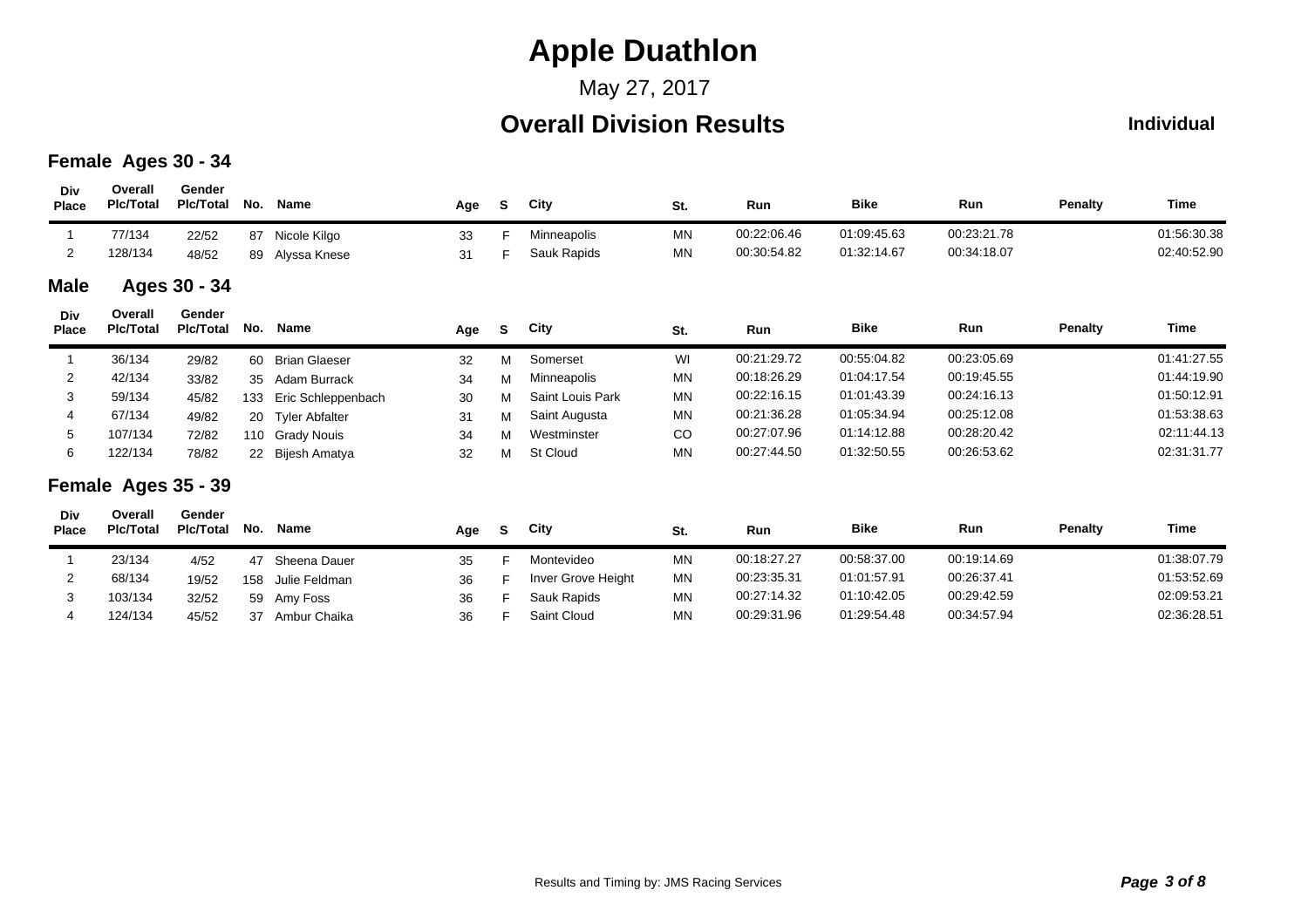May 27, 2017

## **Overall Division Results**

### **Individual**

### **Male Ages 35 - 39**

| Div<br><b>Place</b> | Overall<br><b>PIc/Total</b> | Gender<br><b>Pic/Total</b> | No. | Name                  | Age | S. | City          | St.       | Run         | <b>Bike</b> | <b>Run</b>  | <b>Penalty</b> | Time        |
|---------------------|-----------------------------|----------------------------|-----|-----------------------|-----|----|---------------|-----------|-------------|-------------|-------------|----------------|-------------|
|                     | 28/134                      | 22/82                      | 159 | Rob Williams          | 37  | м  | Eden Prairie  | <b>MN</b> | 00:19:37.85 | 00:56:01.18 | 00:21:44.49 |                | 01:38:49.89 |
| 2                   | 35/134                      | 28/82                      | 27  | Ryan Barrett          | 39  | м  | Sartell       | <b>MN</b> | 00:20:12.41 | 00:57:12.79 | 00:21:54.75 |                | 01:40:24.37 |
| 3                   | 37/134                      | 30/82                      | 109 | <b>Riant Northway</b> | 36  | м  | Lake Shore    | <b>MN</b> | 00:21:01.54 | 00:55:56.27 | 00:23:15.32 |                | 01:41:33.65 |
| 4                   | 45/134                      | 35/82                      | 103 | Jason Migala          | 38  | м  | Sauk Rapids   | <b>MN</b> | 00:20:10.77 | 00:59:15.66 | 00:24:07.72 |                | 01:45:06.23 |
| $5\overline{)}$     | 70/134                      | 51/82                      |     | 65 Shawn Heller       | 39  | м  | Maple Grove   | <b>MN</b> | 00:24:31.55 | 01:00:36.04 | 00:25:42.06 |                | 01:54:06.92 |
| 6                   | 79/134                      | 57/82                      |     | 136 Brandon Smith     | 37  | м  | Sauk Rapids   | <b>MN</b> | 00:24:57.47 | 01:04:41.35 | 00:26:24.09 |                | 01:57:58.68 |
|                     | 83/134                      | 60/82                      | 139 | Eric Stenzel          | 36  | м  | North Mankato | <b>MN</b> | 00:22:20.11 | 01:08:34.89 | 00:26:26.05 |                | 01:58:51.37 |
| 8                   | 110/134                     | 73/82                      |     | 62 Brandon Hansen     | 37  | м  | Royalton      | <b>MN</b> | 00:26:48.66 | 01:14:29.00 | 00:31:26.86 |                | 02:14:41.43 |
| 9                   | 112/134                     | 75/82                      |     | 45 Dave Dahl          | 35  | м  | Garfield      | <b>MN</b> | 00:24:56.65 | 01:19:53.96 | 00:30:43.94 |                | 02:18:46.29 |
| 10                  | 114/134                     | 76/82                      | 39  | Josh Christman        | 37  | м  | St. Cloud     | <b>MN</b> | 00:30:08.60 | 01:14:48.80 | 00:33:09.37 |                | 02:21:40.72 |

### **Female Ages 40 - 44**

| Div<br><b>Place</b> | Overall<br><b>PIc/Total</b> | Gender<br>Pic/Total | No. | Name               | Age | - S | City           | St.       | <b>Run</b>  | <b>Bike</b> | <b>Run</b>  | <b>Penalty</b> | Time        |
|---------------------|-----------------------------|---------------------|-----|--------------------|-----|-----|----------------|-----------|-------------|-------------|-------------|----------------|-------------|
|                     | 38/134                      | 8/52                | 105 | Andrea Myers       | 41  | F.  | Plymouth       | <b>MN</b> | 00:20:34.41 | 00:58:29.92 | 00:22:20.57 |                | 01:42:31.18 |
| 2                   | 52/134                      | 12/52               |     | 84 Elisha Kekacs   | 40  | F.  | Maple Grove    | <b>MN</b> | 00:21:27.52 | 01:01:51.59 | 00:22:03.14 |                | 01:47:28.91 |
| 3                   | 54/134                      | 13/52               |     | 85 Tracie Kent     | 43  | F.  | St Paul        | <b>MN</b> | 00:22:51.56 | 00:59:23.49 | 00:23:58.67 |                | 01:47:51.43 |
| 4                   | 56/134                      | 14/52               |     | 75 Sarah Hunter    | 43  | F.  | <b>Hopkins</b> | <b>MN</b> | 00:22:21.91 | 00:58:25.80 | 00:25:37.89 |                | 01:48:26.68 |
| 5                   | 63/134                      | 16/52               |     | 115 Jennifer Olson | 41  | F.  | Rice           | <b>MN</b> | 00:24:09.43 | 01:00:26.27 | 00:26:17.38 |                | 01:52:47.94 |
| 6                   | 64/134                      | 17/52               |     | 91 Amy Koop        | 44  | F.  | Millbrae       | CA        | 00:24:12.90 | 01:01:50.82 | 00:25:08.20 |                | 01:52:56.44 |
|                     | 65/134                      | 18/52               | 128 | Andrea Sailer      | 41  | F.  | Sartell        | <b>MN</b> | 00:23:21.36 | 01:02:00.54 | 00:26:13.94 |                | 01:53:07.26 |
| 8                   | 97/134                      | 29/52               |     | 123 Laurel Quinn   | 41  | F.  | Winona         | <b>MN</b> | 00:24:37.81 | 01:13:18.19 | 00:26:56.63 |                | 02:07:36.45 |
| 9                   | 100/134                     | 30/52               | 71  | Anne Hoeschen      | 44  | F.  | Freeport       | <b>MN</b> | 00:27:13.32 | 01:10:47.32 | 00:30:02.65 |                | 02:09:26.90 |
| 10                  | 105/134                     | 34/52               |     | 153 Krisie Widvev  | 43  |     | Sartell        | <b>MN</b> | 00:27:22.58 | 01:09:44.65 | 00:31:00.92 |                | 02:11:15.77 |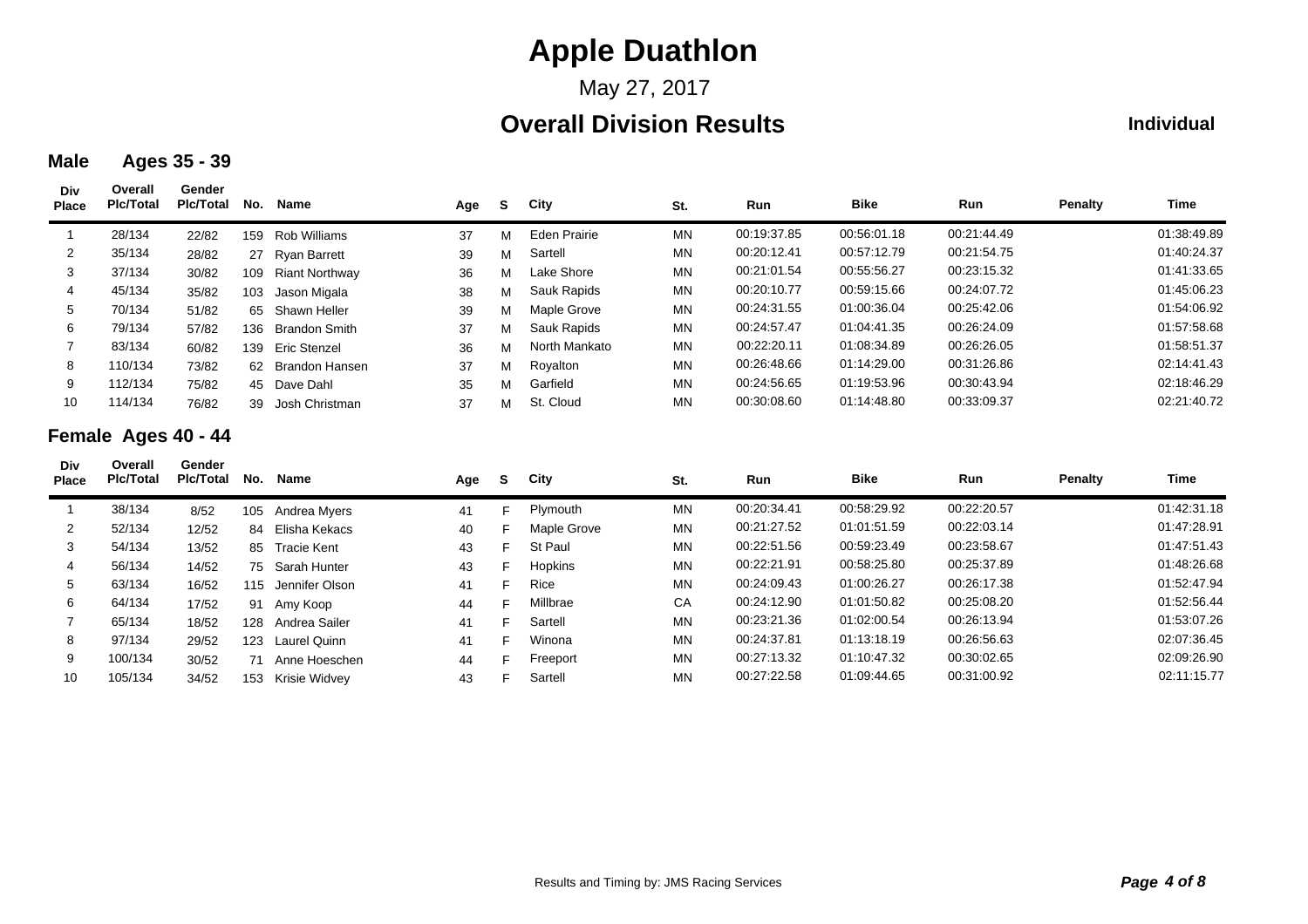May 27, 2017

## **Overall Division Results**

### **Individual**

#### **Male Ages 40 - 44**

**Div**

5

6

7

106/134 35/52

117/134 40/52

129/134 49/52

138 Carole Steenson 45 F

74 Heather Hubbard 45 F

| Div<br><b>Place</b> | Overall<br><b>PIc/Total</b> | Gender<br><b>Pic/Total</b> | No. | Name                     | Age | <b>S</b> | City                | St.       | Run         | <b>Bike</b> | Run         | Penalty        | Time        |
|---------------------|-----------------------------|----------------------------|-----|--------------------------|-----|----------|---------------------|-----------|-------------|-------------|-------------|----------------|-------------|
| -1                  | 9/134                       | 9/82                       |     | 32 Mike Buenting         | 43  | м        | Chanhassen          | <b>MN</b> | 00:17:34.80 | 00:52:00.46 | 00:19:12.49 |                | 01:29:53.72 |
| 2                   | 12/134                      | 12/82                      | 72  | Larry Hosch              | 40  | М        | St Joseph           | MN        | 00:18:09.78 | 00:51:55.59 | 00:20:10.86 |                | 01:31:33.11 |
| 3                   | 17/134                      | 15/82                      | 69  | <b>Christopher Hagen</b> | 41  | м        | <b>Little Falls</b> | <b>MN</b> | 00:17:37.68 | 00:55:32.71 | 00:19:26.68 |                | 01:33:56.79 |
| 4                   | 18/134                      | 16/82                      | 24  | <b>Thomas Anderson</b>   | 41  | М        | Minneapolis         | <b>MN</b> | 00:18:45.57 | 00:54:22.87 | 00:20:16.12 |                | 01:34:38.90 |
| 5                   | 21/134                      | 18/82                      |     | 129 Ryan Saline          | 43  | M        | Cloquet             | MN        | 00:19:50.30 | 00:54:29.39 | 00:21:21.93 |                | 01:36:56.14 |
| 6                   | 22/134                      | 19/82                      | 28  | <b>Ben Bassett</b>       | 40  | М        | Bloomington         | MN        | 00:19:40.74 | 00:57:27.00 | 00:19:25.53 |                | 01:37:53.99 |
|                     | 25/134                      | 20/82                      | 154 | Darin Wieneke            | 43  | м        | St. Paul            | MN        | 00:18:46.99 | 00:56:51.56 | 00:21:05.03 |                | 01:38:35.14 |
| 8                   | 33/134                      | 26/82                      | 152 | Jesse Westrup            | 43  | M        | Sartell             | <b>MN</b> | 00:18:18.80 | 01:00:57.26 | 00:19:22.99 |                | 01:40:02.43 |
| 9                   | 39/134                      | 31/82                      | 147 | <b>Timothy Vedder</b>    | 43  | М        | Sartell             | MN        | 00:21:33.52 | 00:58:03.65 | 00:21:29.89 |                | 01:42:54.66 |
| 10                  | 40/134                      | 32/82                      | 33  | David Buhl               | 44  | М        | Sartell             | MN        | 00:21:49.55 | 00:55:20.09 | 00:23:41.88 |                | 01:43:07.41 |
| 11                  | 48/134                      | 38/82                      | 23  | <b>Brad Anderson</b>     | 41  | М        | Duluth              | MN        | 00:23:21.53 | 00:56:30.92 | 00:24:59.63 |                | 01:46:47.74 |
| 12                  | 51/134                      | 40/82                      | 92  | <b>Greg Koutoupas</b>    | 44  | М        | Saint Joseph        | <b>MN</b> | 00:21:55.55 | 01:00:07.73 | 00:23:44.89 |                | 01:47:26.17 |
| 13                  | 53/134                      | 41/82                      | 101 | Shawn Mcgee              | 42  | М        | Sartell             | <b>MN</b> | 00:21:39.61 | 01:00:20.21 | 00:23:07.07 |                | 01:47:33.92 |
| 14                  | 66/134                      | 48/82                      | 31  | Jeff Bent                | 43  | М        | Apple Valley        | MN        | 00:23:00.39 | 01:04:09.51 | 00:24:22.08 |                | 01:53:18.93 |
| 15                  | 73/134                      | 52/82                      | 107 | Ryan Newman              | 41  | M        | Sartell             | MN        | 00:22:33.11 | 01:04:19.00 | 00:25:41.88 |                | 01:54:36.69 |
| 16                  | 90/134                      | 64/82                      |     | 118 Phillip Paul         | 40  | м        | Sauk Rapids         | MN        | 00:24:21.60 | 01:08:35.79 | 00:27:38.52 |                | 02:03:07.10 |
| 17                  | 93/134                      | 66/82                      |     | 52 Mike Dreher           | 41  | М        | Saint Cloud         | <b>MN</b> | 00:25:36.73 | 01:10:22.59 | 00:27:02.33 |                | 02:05:31.93 |
|                     | Female Ages 45 - 49         |                            |     |                          |     |          |                     |           |             |             |             |                |             |
| Div<br><b>Place</b> | Overall<br><b>Plc/Total</b> | Gender<br><b>Pic/Total</b> | No. | <b>Name</b>              | Age | S        | City                | St.       | Run         | <b>Bike</b> | Run         | <b>Penalty</b> | Time        |
| $\mathbf{1}$        | 49/134                      | 11/52                      | 29  | <b>Cheri Bates</b>       | 46  | F        | Sauk Rapids         | <b>MN</b> | 00:23:43.17 | 00:57:07.11 | 00:24:08.64 |                | 01:46:54.18 |
| 2                   | 86/134                      | 26/52                      |     | 143 Deborah Thell        | 47  | F        | St. Cloud           | MN        | 00:24:37.67 | 01:05:35.68 | 00:27:01.19 |                | 01:59:11.90 |
| 3                   | 94/134                      | 28/52                      | 86  | Dina Khaled              | 47  |          | Minneapolis         | MN        | 00:25:28.17 | 01:09:20.85 | 00:28:39.81 |                | 02:05:49.16 |
| 4                   | 104/134                     | 33/52                      | 36  | <b>Tricia Byrne</b>      | 45  | F        | Minneapolis         | MN        | 00:27:38.91 | 01:07:18.44 | 00:32:54.52 |                | 02:10:44.51 |

144 Tamara Thingelstad a 46 F Minneapolis MN 00:31:15.77 01:15:32.82 00:33:26.04 02:24:26.49

Plymouth MN 00:27:49.53 00:32:26.26 01:08:20.02 02:11:19.21

New Hope MN 00:34:42.78 00:37:28.47 01:32:41.81 02:47:48.95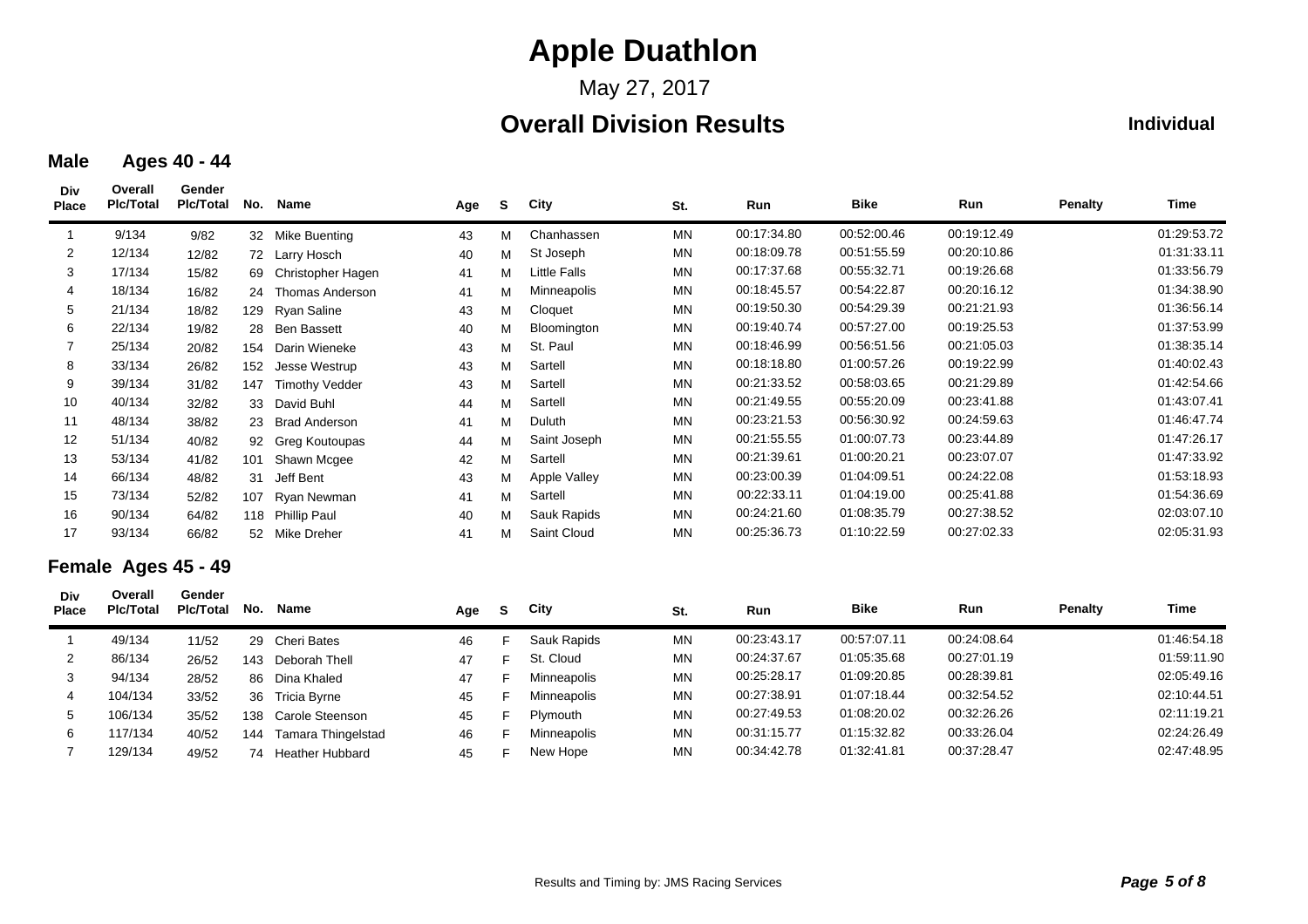May 27, 2017

## **Overall Division Results**

#### **Individual**

#### **Male Ages 45 - 49**

| Div<br><b>Place</b> | Overall<br><b>Plc/Total</b> | Gender<br><b>Plc/Total</b> | No. | Name                    | Age | S  | City        | St.       | Run         | <b>Bike</b> | Run         | <b>Penalty</b> | <b>Time</b> |
|---------------------|-----------------------------|----------------------------|-----|-------------------------|-----|----|-------------|-----------|-------------|-------------|-------------|----------------|-------------|
|                     | 26/134                      | 21/82                      | 30  | Andrew Becker           | 47  | м  | Rochester   | <b>MN</b> | 00:19:22.60 | 00:56:14.27 | 00:21:01.03 |                | 01:38:47.14 |
| 2                   | 46/134                      | 36/82                      | 155 | John Wolfe              | 46  | M  | Sartell     | <b>MN</b> | 00:22:02.18 | 01:00:04.37 | 00:21:19.06 |                | 01:45:15.67 |
| 3                   | 47/134                      | 37/82                      | 150 | Jason Wedel             | 46  | M  | Savie       | <b>MN</b> | 00:20:16.55 | 01:01:48.49 | 00:21:38.99 |                | 01:45:27.56 |
| 4                   | 55/134                      | 42/82                      | 50  | <b>Scott Dezurik</b>    | 49  | М  | Avon        | MN        | 00:21:40.80 | 01:00:52.40 | 00:23:49.43 |                | 01:47:57.91 |
| 5                   | 81/134                      | 58/82                      | 127 | <b>Scott Rutten</b>     | 48  | М  | Sauk Centre | <b>MN</b> | 00:26:41.74 | 01:01:37.01 | 00:27:57.69 |                | 01:58:18.44 |
| 6                   | 96/134                      | 68/82                      | 134 | Allen Schramel          | 45  | м  | St Cloud    | <b>MN</b> | 00:26:41.53 | 01:07:44.28 | 00:30:36.40 |                | 02:07:23.54 |
| 7                   | 127/134                     | 80/82                      |     | 116 Dominique Osodo     | 45  | м  | Andover     | <b>MN</b> | 00:30:22.68 | 01:25:20.50 | 00:40:51.44 |                | 02:39:18.88 |
| 8                   | 131/134                     | 82/82                      | 73  | <b>Brian Hubbard</b>    | 45  | М  | New Hope    | <b>MN</b> | 00:37:42.37 | 01:32:41.78 | 00:37:28.26 |                | 02:50:48.75 |
|                     | Female Ages 50 - 54         |                            |     |                         |     |    |             |           |             |             |             |                |             |
| Div<br>Place        | Overall<br><b>Plc/Total</b> | Gender<br><b>PIc/Total</b> | No. | Name                    | Age | S  | City        | St.       | Run         | <b>Bike</b> | Run         | <b>Penalty</b> | <b>Time</b> |
| $\overline{1}$      | 60/134                      | 15/52                      | 156 | Amy Woolsey             | 52  | F. | Sauk Rapids | MN        | 00:22:50.56 | 01:01:27.89 | 00:24:04.45 |                | 01:50:13.10 |
| 2                   | 101/134                     | 31/52                      | 42  | Mary Crookston          | 54  | F  | Lakeville   | <b>MN</b> | 00:26:46.97 | 01:11:27.55 | 00:28:52.88 |                | 02:09:45.28 |
| <b>Male</b>         |                             | Ages 50 - 54               |     |                         |     |    |             |           |             |             |             |                |             |
| Div<br><b>Place</b> | Overall<br><b>Plc/Total</b> | Gender<br><b>Plc/Total</b> | No. | Name                    | Age | s  | City        | St.       | Run         | <b>Bike</b> | Run         | <b>Penalty</b> | <b>Time</b> |
|                     | 15/134                      | 14/82                      | 99  | Rob Madgwick            | 52  | М  | Sauk Rapids | <b>MN</b> | 00:19:16.51 | 00:52:15.10 | 00:20:45.30 |                | 01:33:33.85 |
| 2                   | 30/134                      | 23/82                      | 121 | Randy Peterson          | 52  | М  | Northfield  | <b>MN</b> | 00:19:29.85 | 00:56:55.43 | 00:21:21.58 |                | 01:39:27.94 |
| 3                   | 43/134                      | 34/82                      | 40  | Andy Clark              | 54  | М  | Northfield  | <b>MN</b> | 00:19:34.55 | 00:59:49.13 | 00:23:30.95 |                | 01:44:37.20 |
|                     | 50/134                      | 39/82                      | 80  | Whitney Johnson         | 53  | М  | Cold Spring | <b>MN</b> | 00:21:24.41 | 01:00:30.67 | 00:22:27.60 |                | 01:46:55.37 |
| 5                   | 78/134                      | 56/82                      | 135 | Greg Skoog              | 50  | М  | Sartell     | <b>MN</b> | 00:24:06.97 | 01:03:34.71 | 00:26:32.55 |                | 01:56:42.14 |
| 6                   | 87/134                      | 61/82                      | 79  | Krister Johnson         | 52  | м  | St. Cloud   | <b>MN</b> | 00:23:36.26 | 01:08:31.12 | 00:25:25.72 |                | 02:01:30.45 |
| 7                   | 92/134                      | 65/82                      | 149 | <b>Richard Warzecha</b> | 53  | М  | Saint Paul  | <b>MN</b> | 00:25:02.53 | 01:10:08.14 | 00:26:12.75 |                | 02:05:16.71 |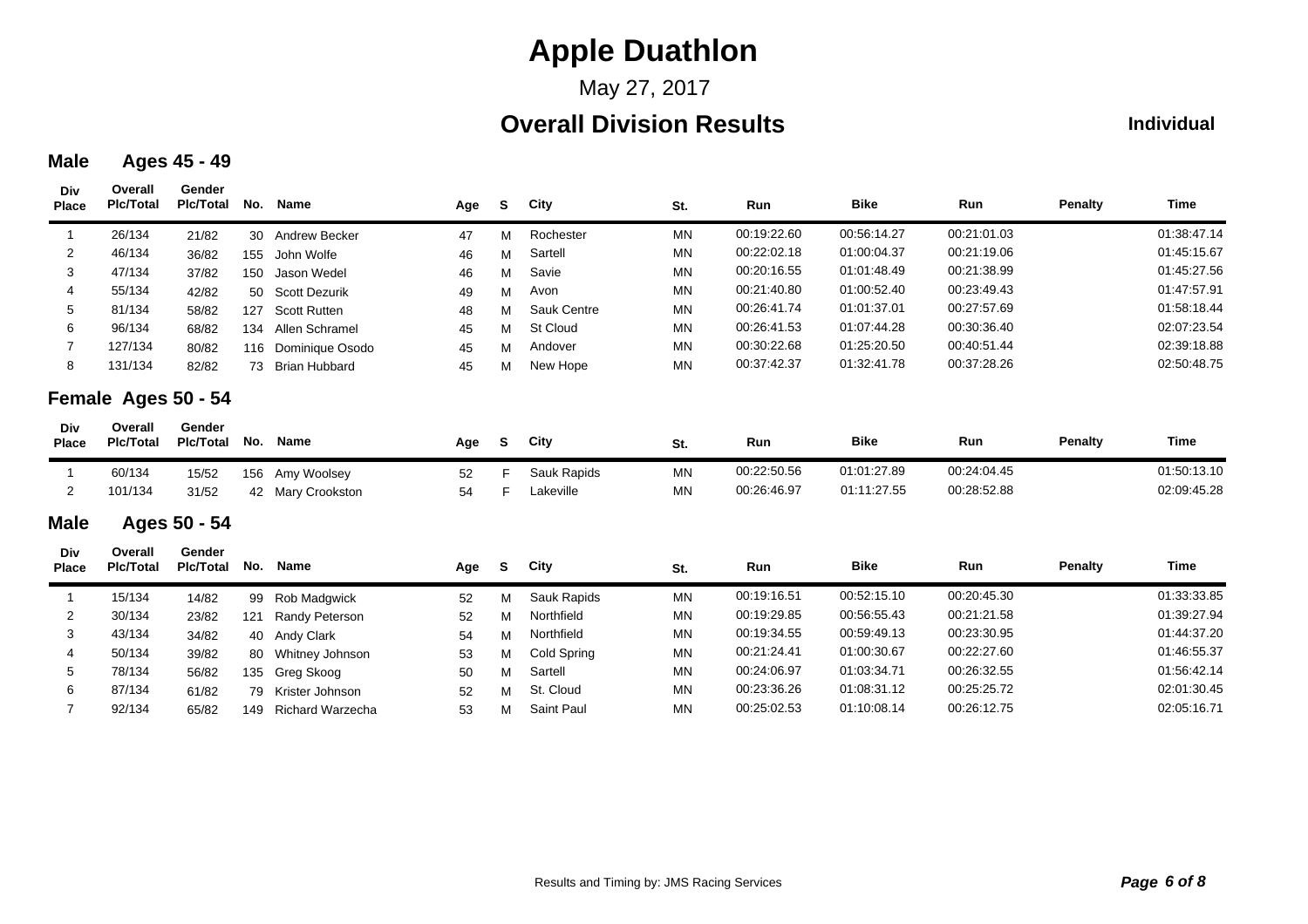## May 27, 2017

## **Overall Division Results**

#### **Individual**

### **Female Ages 55 - 59**

| Div<br><b>Place</b> | Overall<br><b>Plc/Total</b> | Gender<br><b>Plc/Total</b> | No. | Name                   | Age | S        | City                | St.       | Run         | <b>Bike</b> | Run         | <b>Penalty</b> | Time        |
|---------------------|-----------------------------|----------------------------|-----|------------------------|-----|----------|---------------------|-----------|-------------|-------------|-------------|----------------|-------------|
| -1                  | 80/134                      | 23/52                      | 77  | Judy Januschka Murray  | 58  | F.       | Sartell             | <b>MN</b> | 00:23:54.70 | 01:04:45.11 | 00:27:15.09 |                | 01:58:12.85 |
| 2                   | 85/134                      | 25/52                      | 120 | <b>Judith Peters</b>   | 57  | F        | St. Cloud           | MN        | 00:23:58.55 | 01:06:13.41 | 00:26:29.60 |                | 01:59:02.95 |
| 3                   | 119/134                     | 42/52                      | 81  | Karen Johnson          | 55  | F        | New Ulm             | <b>MN</b> | 00:28:18.74 | 01:21:42.31 | 00:34:19.82 |                | 02:26:50.61 |
| 4                   | 120/134                     | 43/52                      | 70  | Sharon Hobbs           | 58  | F        | Sartell             | <b>MN</b> | 00:35:14.58 | 01:10:09.34 | 00:39:00.16 |                | 02:28:11.75 |
| <b>Male</b>         |                             | Ages 55 - 59               |     |                        |     |          |                     |           |             |             |             |                |             |
| Div<br><b>Place</b> | Overall<br><b>Plc/Total</b> | Gender<br><b>Pic/Total</b> | No. | Name                   | Age | S        | City                | St.       | Run         | <b>Bike</b> | Run         | <b>Penalty</b> | <b>Time</b> |
| $\overline{1}$      | 32/134                      | 25/82                      |     | 49 Kurt Devine         | 56  | M        | <b>Little Falls</b> | <b>MN</b> | 00:18:54.20 | 00:59:18.16 | 00:20:07.63 |                | 01:39:54.11 |
| 2                   | 57/134                      | 43/82                      | 104 | Mike Murray            | 58  | M        | Sartell             | <b>MN</b> | 00:22:59.19 | 00:59:36.19 | 00:24:41.82 |                | 01:48:50.67 |
| 3                   | 74/134                      | 53/82                      | 102 | Greg Mcnamara          | 55  | M        | <b>Little Falls</b> | MN        | 00:24:38.65 | 00:59:45.18 | 00:27:38.89 |                | 01:54:48.00 |
|                     | 88/134                      | 62/82                      | 63  | <b>Bob Harmon</b>      | 56  | м        | New Brighton        | <b>MN</b> | 00:25:23.31 | 01:04:21.57 | 00:29:00.90 |                | 02:01:57.50 |
| 5                   | 89/134                      | 63/82                      |     | 146 Mark Urdahl        | 56  | м        | Excelsior           | <b>MN</b> | 00:25:55.69 | 01:01:23.05 | 00:32:35.60 |                | 02:02:15.95 |
|                     | Female Ages 60 - 64         |                            |     |                        |     |          |                     |           |             |             |             |                |             |
| Div<br>Place        | Overall<br><b>PIc/Total</b> | Gender<br><b>Pic/Total</b> | No. | Name                   | Age | <b>S</b> | City                | St.       | Run         | <b>Bike</b> | Run         | <b>Penalty</b> | Time        |
| $\overline{1}$      | 84/134                      | 24/52                      |     | 140 Pam Stevens        | 64  | F.       | Sartell             | <b>MN</b> | 00:25:52.23 | 01:02:51.37 | 00:28:12.39 |                | 01:58:51.93 |
| 2                   | 113/134                     | 38/52                      | 66  | Jo Henning             | 60  | F        | Sartell             | <b>MN</b> | 00:27:32.80 | 01:15:32.88 | 00:32:14.05 |                | 02:19:49.65 |
| 3                   | 126/134                     | 47/52                      | 88  | Theresa Klaman         | 60  | F        | Lino Lakes          | <b>MN</b> | 00:34:15.31 | 01:23:01.44 | 00:37:57.65 |                | 02:38:31.50 |
| <b>Male</b>         |                             | Ages 60 - 64               |     |                        |     |          |                     |           |             |             |             |                |             |
| Div<br><b>Place</b> | Overall<br><b>Plc/Total</b> | Gender<br><b>Plc/Total</b> | No. | Name                   | Age | S        | City                | St.       | Run         | <b>Bike</b> | Run         | <b>Penalty</b> | Time        |
| $\overline{1}$      | 61/134                      | 46/82                      | 157 | Douglas Wynveen        | 61  | м        | Osceola             | WI        | 00:22:26.41 | 01:00:00.04 | 00:25:40.80 |                | 01:50:35.66 |
| 2                   | 69/134                      | 50/82                      |     | 142 Kurt Stunek        | 60  | M        | St. Cloud           | MN        | 00:25:10.66 | 01:01:44.64 | 00:24:54.00 |                | 01:54:06.63 |
| 3                   | 95/134                      | 67/82                      |     | 82 Terry Johnson       | 62  | M        | New Ulm             | <b>MN</b> | 00:24:07.28 | 01:10:19.10 | 00:28:37.64 |                | 02:06:53.74 |
| 4                   | 99/134                      | 70/82                      | 21  | <b>Louis Ahlstrand</b> | 63  | М        | Shafer              | MN        | 00:26:03.54 | 01:14:52.95 | 00:26:21.48 |                | 02:09:20.45 |
| 5                   | 115/134                     | 77/82                      | 94  | Donald Kreis           | 60  | М        | Fargo               | <b>ND</b> | 00:28:10.50 | 01:18:59.25 | 00:31:03.43 |                | 02:23:33.22 |